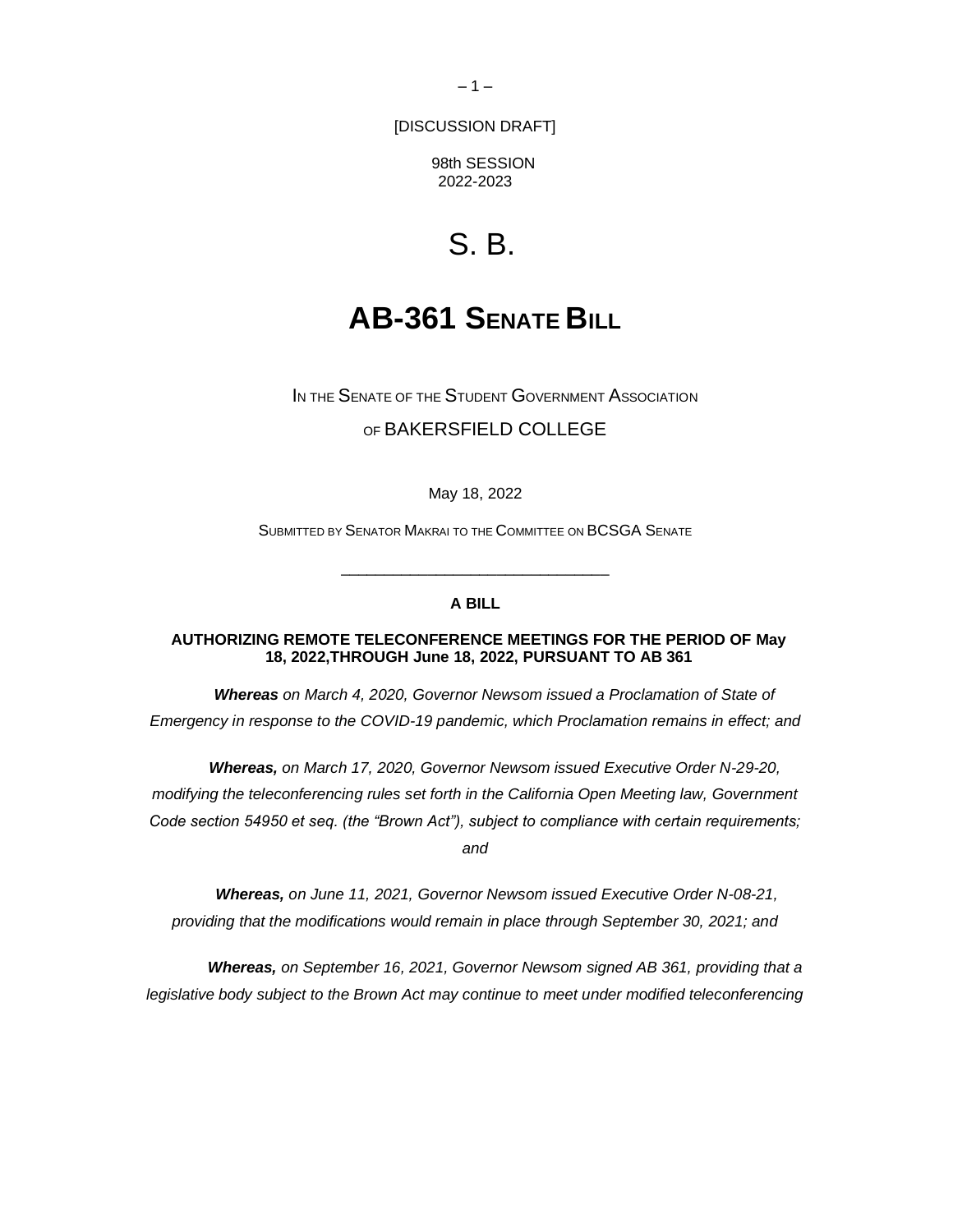*Rules, if the meeting occurs during a proclaimed state of emergency and state or local officials, have imposed or recommended measures to promote social distancing;* 

 *Whereas the Local Health Officer and the Director of Kern County Public Health have recommended that measures be implemented to promote social distancing, including the holding of virtual meetings of legislative bodies within the County of Kern, a copy of that recommendation is attached as an exhibit and incorporated herein; and* 

 *Whereas, in the interest of public health and safety, and in response to the local*  recommendation for measures to promote social distancing, the Bakersfield College Student *Government Association(the "Legislative Body") deems it necessary to invoke the provisions of AB 361 related to teleconferencing;* 

 *Be it enacted and Resolved, by the Senate of the Student Government* 

#### *Association,*

 *Section One: The recitals set forth above are true and correct and are adopted as findings of the Legislative Body.* 

 *Section Two: The Legislative Body has reconsidered the circumstances of the State of Emergency.* 

 *Section Three: State or local officials have recommended measures to promote social distancing, including the holding of virtual meetings for legislative bodies within the County of Kern that is subject to the Brown Act.* 

 *Section Four: Meetings of the Legislative Body shall be held in a hybrid format through March 23, 2022;* 

*Section Five: BCSGA officers are directed to return to the Legislative Body no later than thirty (30) days after the adoption of this resolution, or at the next meeting of the Legislative Body, if later, for the Legislative Body to consider whether to again make the findings required to meet under the modified teleconference procedures of AB 361.*